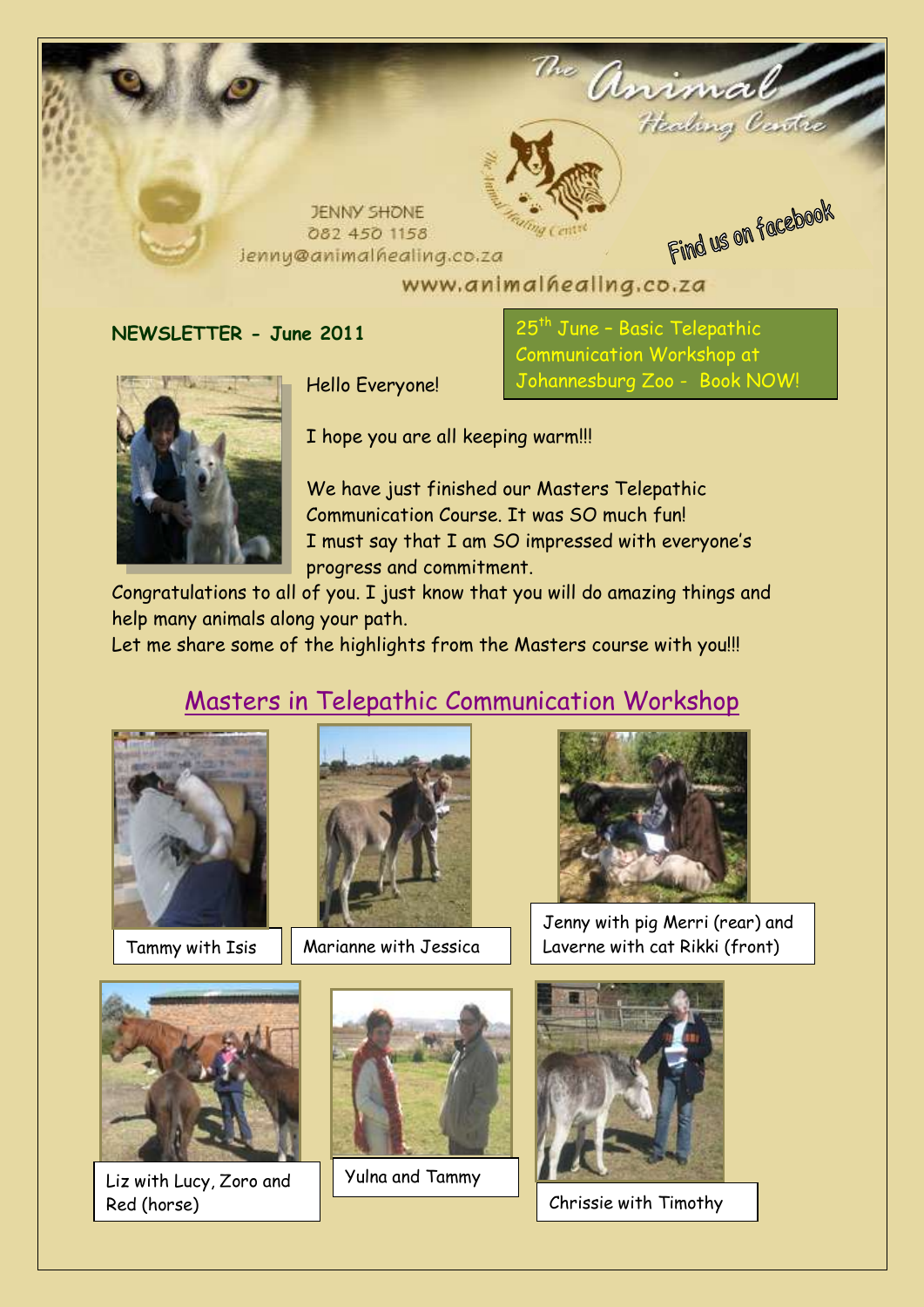



Liz and Mazzie Sammy with Tootsie



MASTERS CLASS 2011

### Our Trackers

While I am on a roll I would also like to congratulate Sammy and all the trackers for the amazing work that they are doing. The tracking is by far the most distressing and time consuming part of animal communication. Well done Ladies.

Welcome to Tammy who has joined our tracking department and is doing exceptionally well. It's great to have you on board, Tammy.

### Hunting, Breeding and Hand-Rearing Wild Animals

In the past I have often spoken about ways to help the wild animals. One way is to not support the hunting trade in any way. Don't buy leather, fur or any toys, key-rings or other articles made from either leather, fur or snake skin. Also not to buy shoes, handbags or belts made of leather. Its called "Shopping Consciously" - Being totally aware of what you are buying at all times.

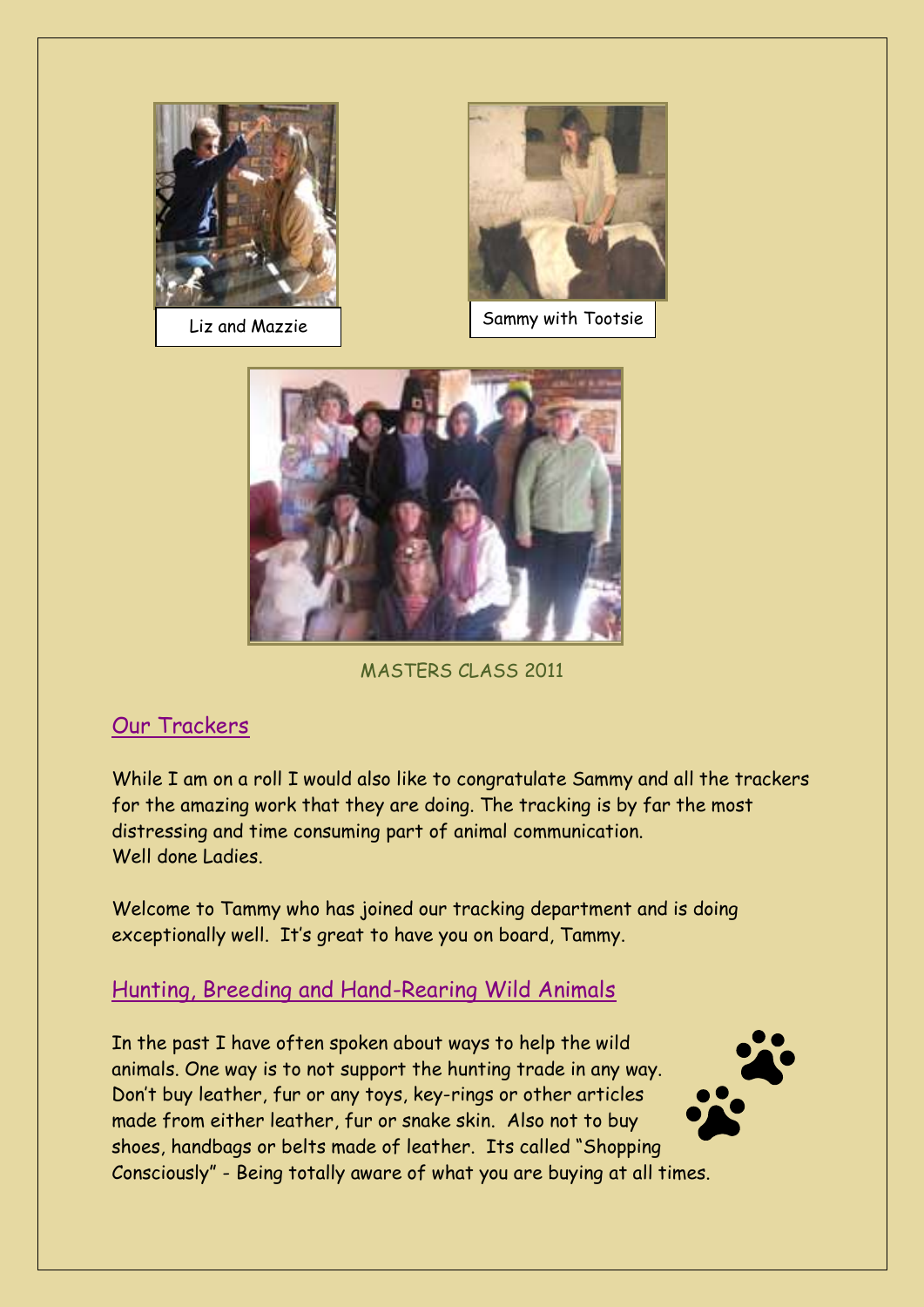If there is NO trade for these goods, there will have to be a drastic reduction in the senseless killing of our precious animals.

My next point- and I cannot stress this enough – Please boycott the "Touch a Cub" experience. A couple of things you should know about behind the scenes of touching a cub.

These cubs are bred specifically for the tourist trade. When they are only a few days old they are taken away from their mothers and hand reared. The mother will then come into Oestrus and be covered again to have another litter of cubs which will then be taken away yet again. This puts an enormous amount of strain on both Mother and cubs.

Once these cubs grow up into adult lions there is no place for them and they end up in various hunting facilities around the country.

Remember, a hand reared wild animal is far more dangerous than a "wild" wild animal. The hand reared animal has no fear of humans and relates humans to food as humans are the ones who feed them. An animal in the wild who has had no contact with a human will only hunt when hungry for food and will generally keep away from humans.

The other thing to be aware of about touching a cub is that so many people touching and interacting with the cubs is very damaging to the cubs energy field. Just think of all the different people with stress or illness of their own touching a precious little lion cub. The stress the cub feels damages its energy field and leaves it torn and unclean. This can result in disease manifesting in the physical body of the lion cub at a later stage so please be aware of what you are doing and the reasons why you have the need to do it. Be conscious of your actions.

No more humans… please!

 $606$ 

I want to appeal to all of you – PLEASE make a few minutes time in your busy days to send protection and light to all the lions and other animals in hunting facilities especially the ones in the Free State. Remember that if we leave out the humans we will be clipping our wings. The humans responsible for the abuse and neglect of animals need to change from the inside so it is VITAL to send loving energy to all responsible if we are wanting to change the world and protect the animals.

Working in anger only spreads anger.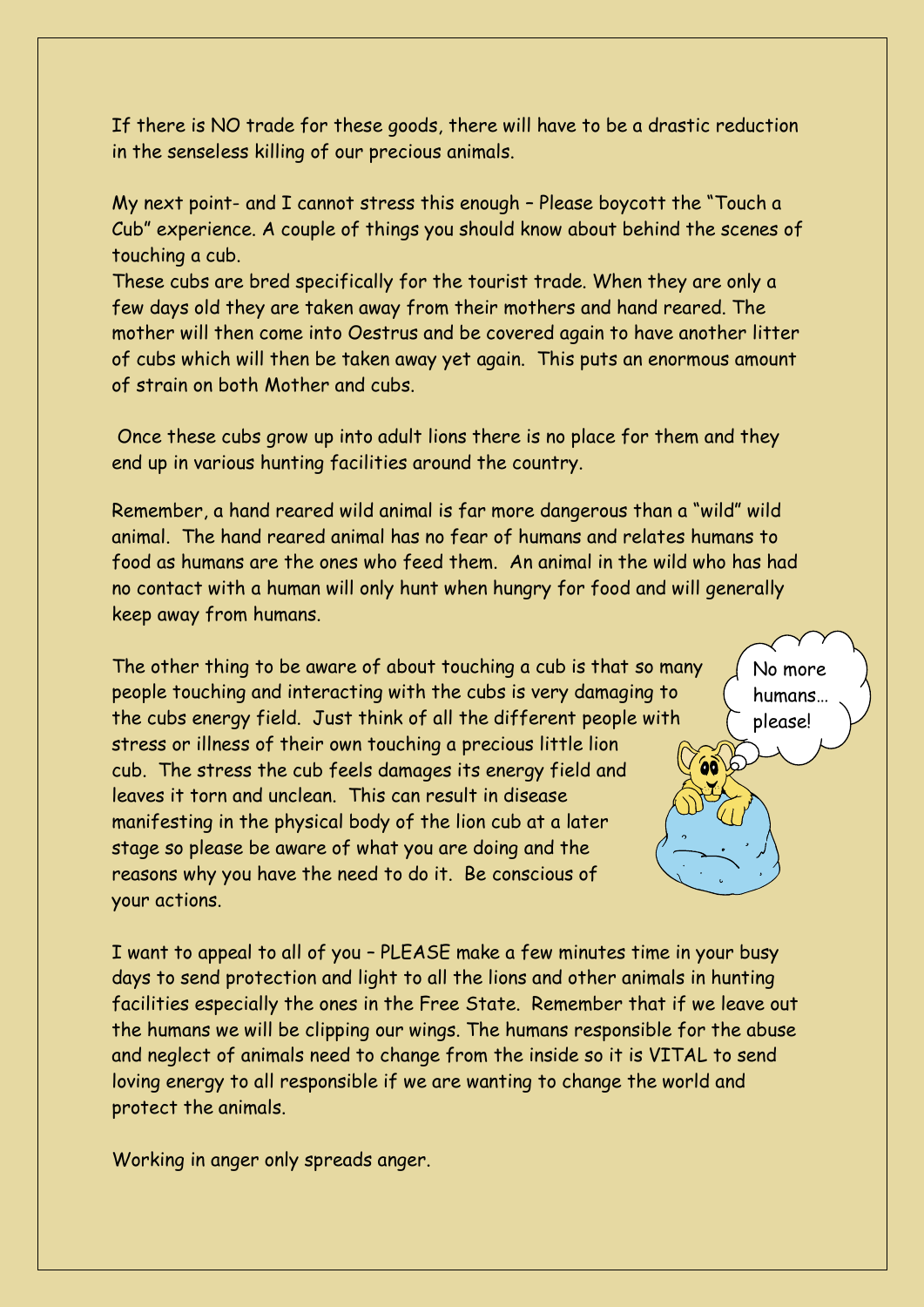Working in love will spread love.

The more we focus on sending protection, the stronger the protection will become.

We can make a difference and we WILL make a difference.

#### Dog Show at Peels Farm

I recently had the most amazing experience. I was asked by Helen Taylor from the NDDF to be one of the judges at a dog show that she had organized in Peels Farm informal settlement in Kliprivier.

The NDDF run a vaccination, sterilization and feeding project. All the dogs taking part in the dog show had to either be sterilized or vaccinated to qualify. It is a brilliant incentive for the people living in informal settlements.

It was such an eye opener to see the good condition of the dogs as well as the close bond they had with their owners. The owners were just SO proud of their dogs and the dogs were SO proud of their owners.

Here are a few photos of the dogs with their companions. Everyone had so much fun.



The entire family brought these dogs along…



And this dog brought the children

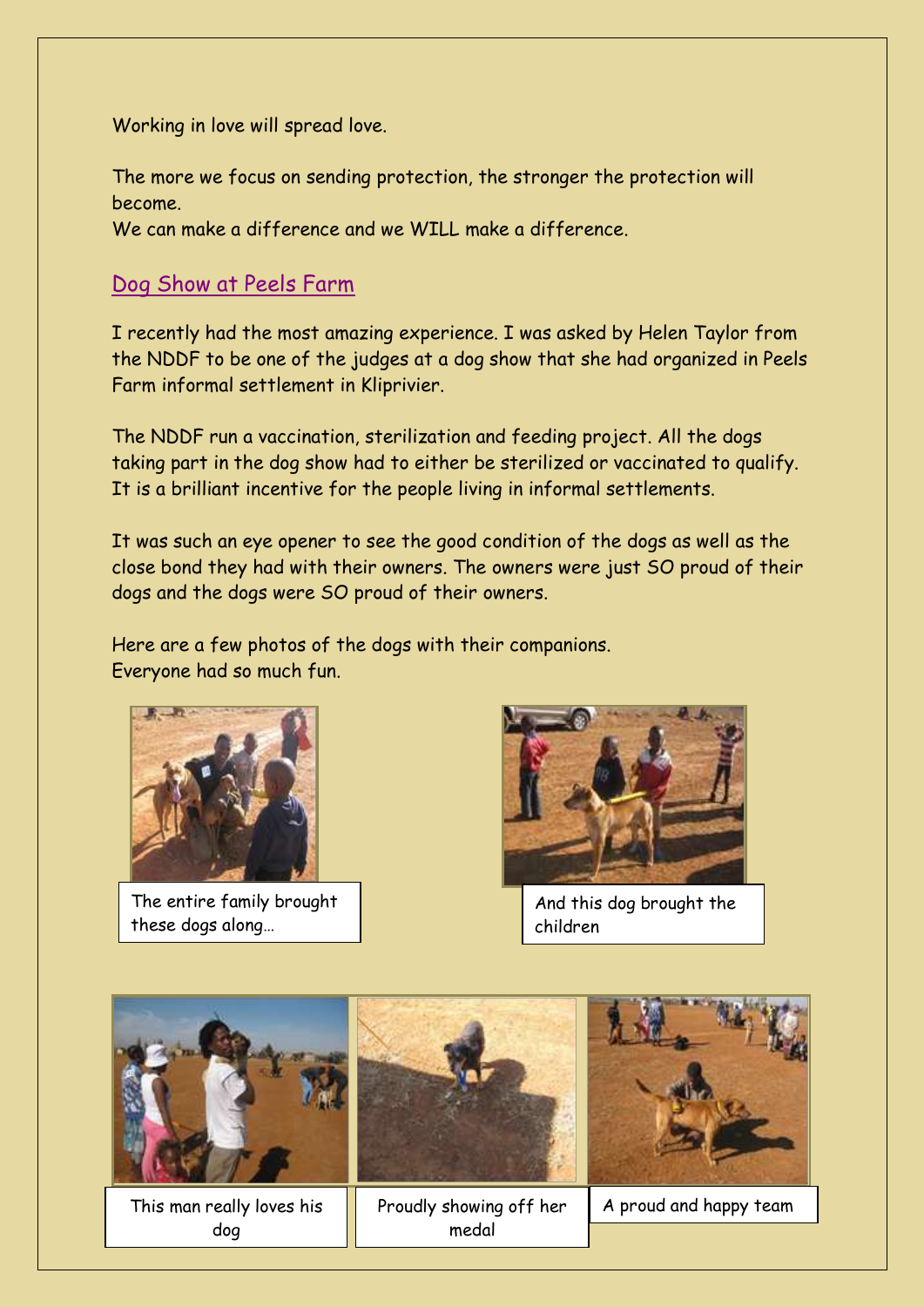## Our precious companions



Hi everyone from Sammy. I've recently been very aware of the amazing and wonderful role animals play in our lives. Watching my son play with our dog, and chuckling at night when I check on him and find him cuddled up under

blankets and cats with the dog under his bed; to seeing my stepson arrive at weekends, from a home nearly devoid of animal

company, to our house where he is swamped and loved by cats and dogs and his absolute adoration of the love they share with him.

It's a wonderful world we live in because we get to share it with amazing creatures.



Each species that we choose to share our lives with

brings something unique and special to the relationship; different types of energy to balance, soothe, calm, awaken, and inspire; different needs to awaken compassion, nurturing, kindness and even assertiveness; and always, always, an ability to make us better parts of ourselves, if we choose to accept the opportunity that is offered.

What I feel we should do in return is take these same gifts and offer them to the humans around us, in the hopes that more and more people come to understand animals better and improve the care and respect shown to animals the world over.

# **Trackings**

The last couple of months saw a surprising increase in the number of parrots (African Grey and ring-necked) we were requested to track and a great decrease in the number of cats and dogs. While this is only a reflection of the animals we are requested to track, and by no means an indication of the actual animals that go missing or walkabout every day, it is still fascinating to me how species seem to clump together in trackings – a trend we have often noticed over the years.

While doing a tracking, I asked a guide of the animal I was tracking, why this was so, I was told that each species brings with it unique and special tools and abilities to work with energy and the earth and humankind in different ways, and that each animal, missing or at home, uses these different abilities all the time, working behind the scenes towards the greater good of all.